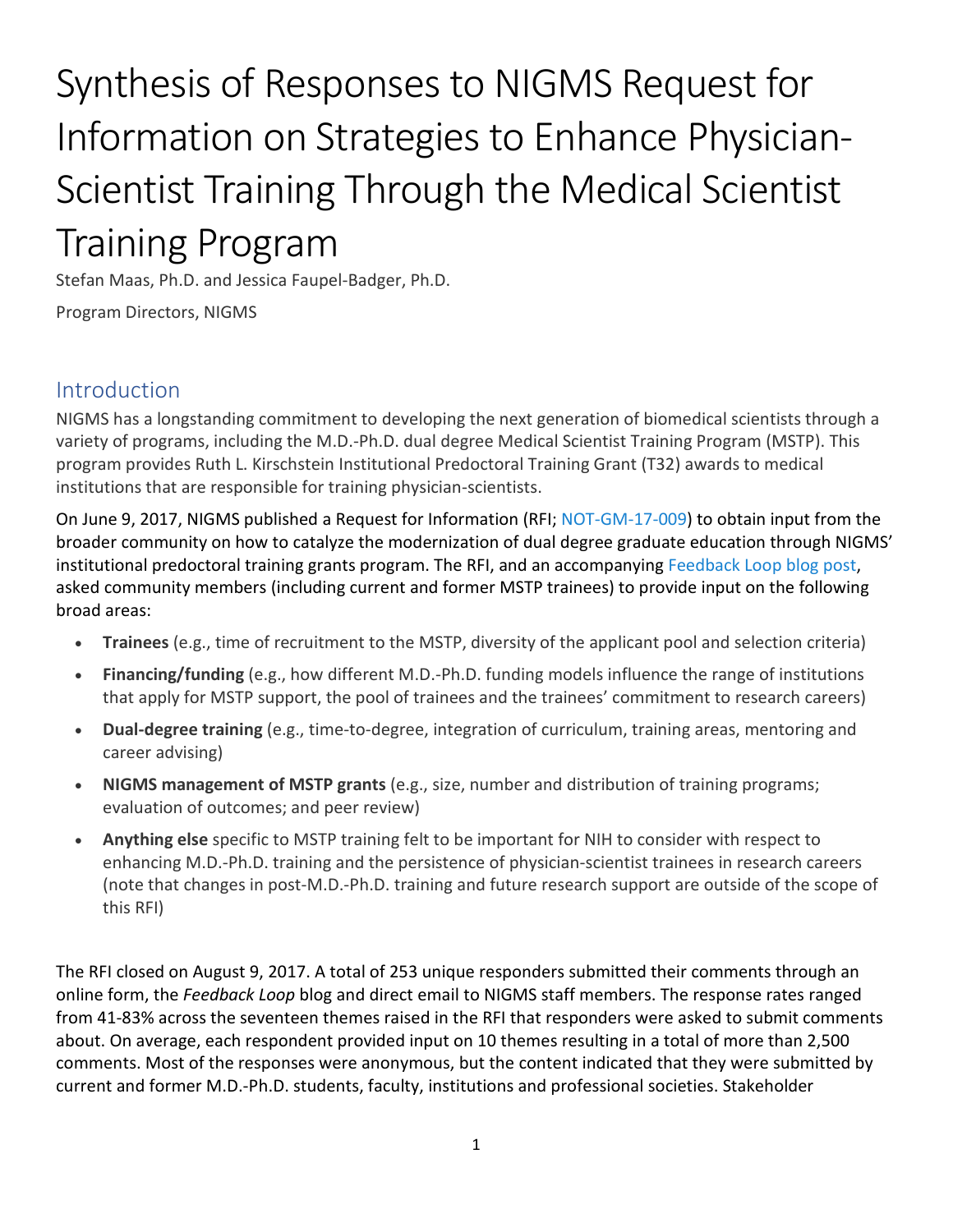organizations, including the Association of American Medical Colleges and the American Physician-Scientist Association provided comments.

# Analysis Approach

A team of two NIGMS staff independently read all the submitted responses. In addition, a text mining approach was applied for obtaining a quantitative view of sub-categories brought up in the comments. The report below summarizes the responses received to each topic and includes individual quotes.

# Results

The RFI defined four major categories and **Figure 1** shows the distribution and number of responses received for each of the major categories.



**Figure 1** shows the distribution and number of responders addressing each of the major categories.

Each category encompassed several themes for which the RFI requested input from the community.

Category 1: Trainee qualifications and selection:

- A. Time of entry
- B. Selection criteria
- C. Diversity of trainees

**Figure 2** shows the distribution and number of responses received regarding each of the major themes of category 1.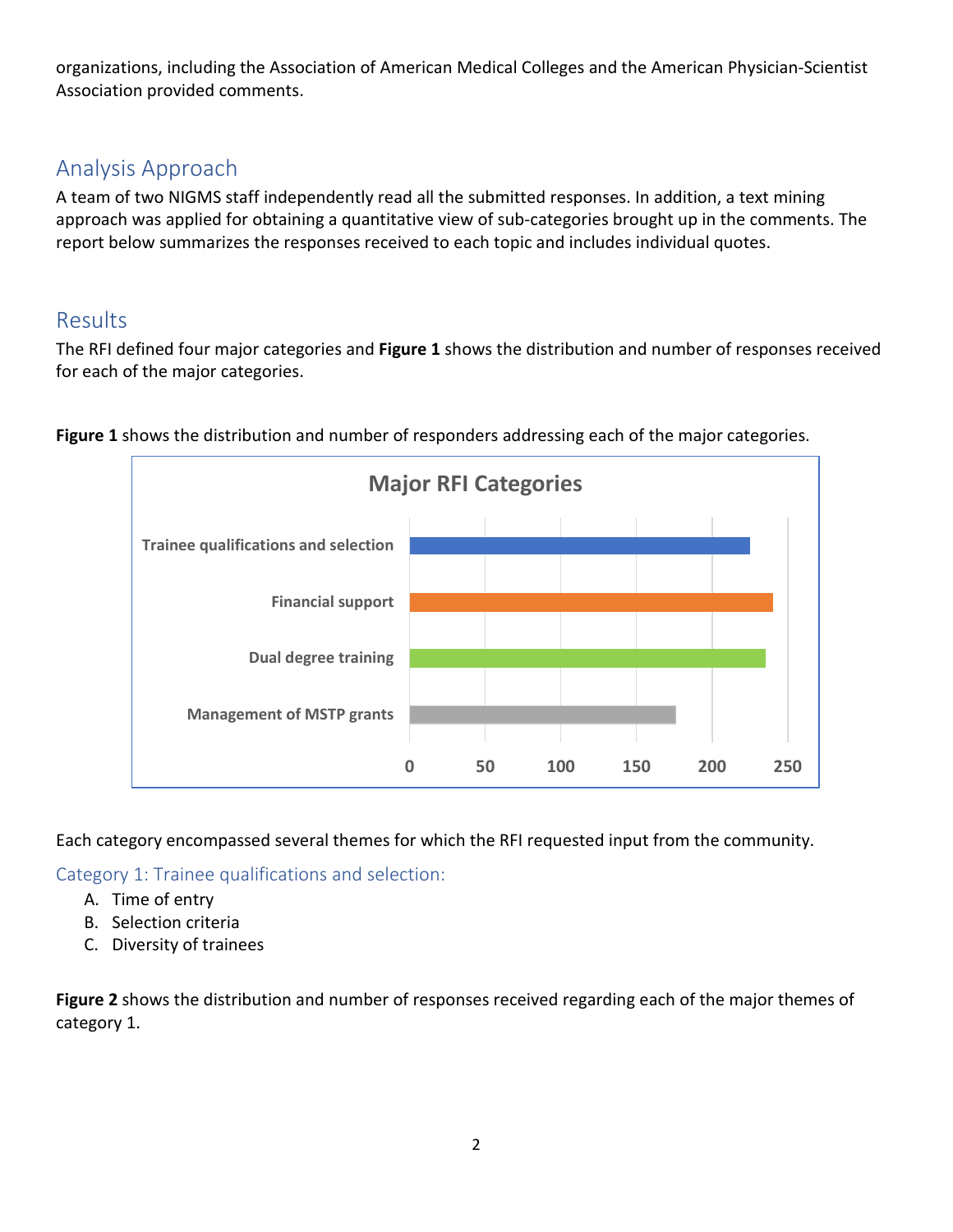

A. Time of entry: When it comes to the time of entry into the dual degree program, most responses suggested that trainees should enroll before entering medical school. The main reasons mentioned were:

- trainees really need to be able to choose the school based on both the medical and Ph.D. components. Students already in medical school would be limited to their home institution's dual degree program.
- Later entry into MSTP would limit opportunity for intervention.
- Students should figure out early during their undergraduate phase if they want to pursue a M.D.-Ph.D. in order to be competitive for the program (for example by gaining additional research experience)

Other responses advocated for the majority of trainees being selected before entering medical school, but allowing for some flexibility for a small number of students to enter during their first or second year of medical school. These comments emphasized that many students are not aware of the existence of the dual degree programs early enough and there should be more outreach to undergraduates.

In addition to entering the M.D.-Ph.D. program before or during the first years of medical school, several responses emphasized there should also be a path for students in Ph.D. training to enter the dual degree program, for example:

*"The key is identifying trainees who are more interested in research than in medicine, and who can be convinced to pursue medicine; an excellent practice in this regard would be to identify promising candidates who are already in Ph.D., but not M.D.-Ph.D. programs."*

While there are no comparative data about the outcomes of trainees entering before or after starting medical school, several responses described personal experiences noting the ultimate long-term commitment of a trainee to completing the dual degree and staying in research does not seem to be determined by the time point of entrance into the dual-degree program, but by the readiness and knowledge about what a physicianscientist is and what the training entails. These comments support the notion of allowing for multiple onramps for entering a M.D.-Ph.D. program towards becoming a physician-scientist.

B. Selection criteria: An important criterion utilized for selection of trainees into the MSTP is prior research experience. Many responses highlighted the importance of meaningful exposure to research opportunities before entering the dual-degree training to ensure the students understand the pace and requirements of fulltime laboratory research during the Ph.D. phase and to increase the likelihood of a long-term commitment to a research career. While students might be able to gain some research experience while in medical school, several responses pointed out that this is not comparable to that of students entering medical school with significant research experience, such as through a gap year of post-bac research: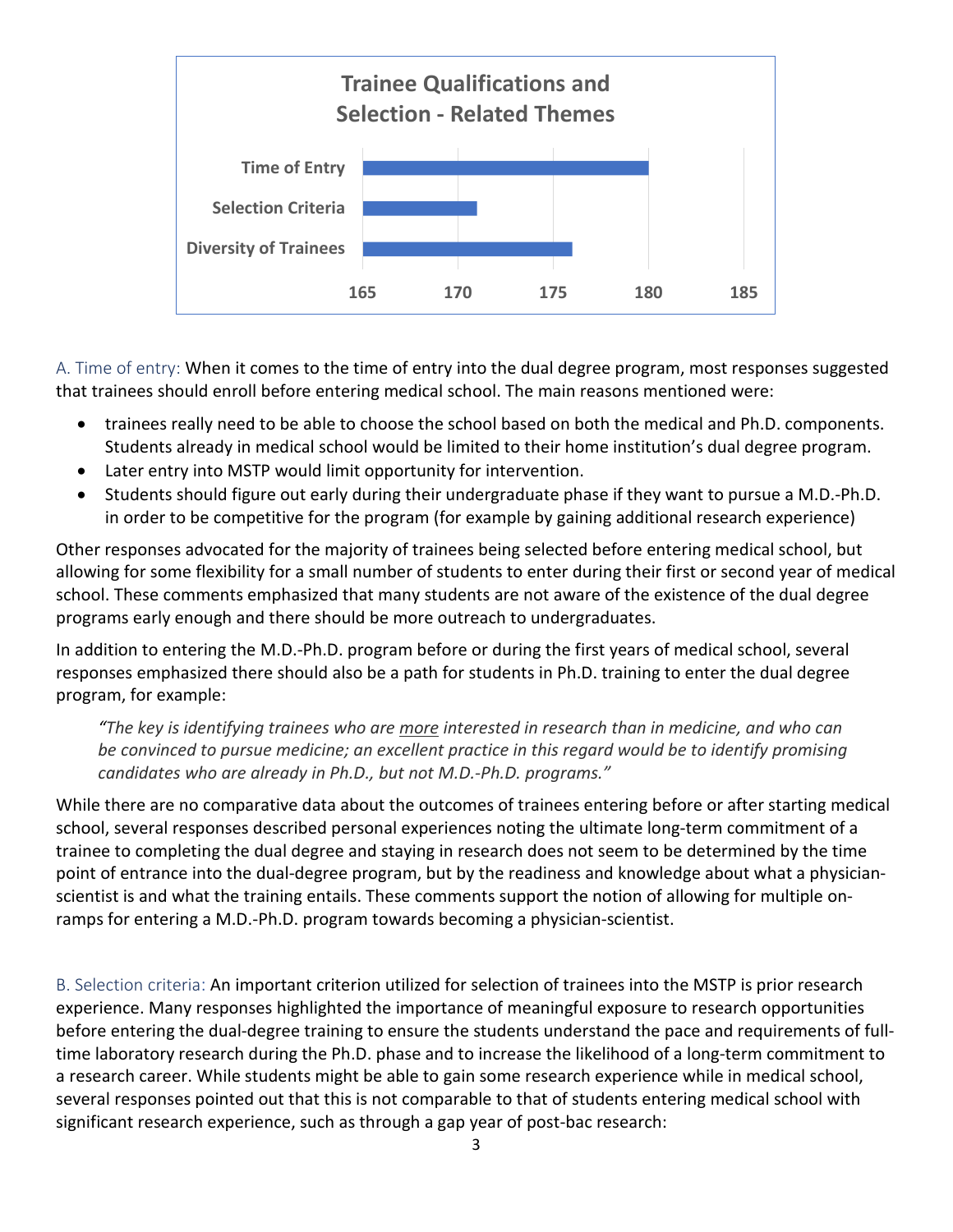*"A year of full time research experience beyond undergraduate years is vital to picking students likely to continue as physician-scientists"*

*"Someone without prior research exposure will have only an idealized concept of what being a physician-scientist means."*

*"I don't think anyone without prior research exposure should ever enroll in an MSTP. And the research experience should be substantial, not just a single summer."*

In contrast, others commented that the ever-increasing emphasis on extensive prior research experience can have unintended consequences as it further prolongs the overall time of training and increases the age at which students enter into the dual-degree training program.

*"There is a new phenomenon of "gap" years being practically a prerequisite to be accepted into top tier institutions as well as MSTPs. Unfortunately, these are a disservice for the training program and persistence into a research career: Aptitude, as opposed to accomplishments, should be emphasized."*

*"One troubling trend is the number of students that are taking several years after graduating college prior to matriculating in a MSTP; should discourage students from seeking multiple years of research experience to be competitive for MSTP"*

Multiple responses stressed the importance of increasing the opportunities for early exposure to research in undergraduate years and high school to enhance the chances of students acquiring the experiences needed to make better career decisions.

#### C. Diversity of trainees:

Several comments indicated the importance of reaching students early to 'expand the pool,' such as in high school and middle school, to raise awareness of the existence of these programs and careers. Many current and former MSTP trainees pointed out they had not been aware of the MSTPs until their senior year in college.

*"Program/degree advisors at undergraduate institutions, especially at institutions that have a more diverse student body, should be made more aware that MSTP programs exist so that they can guide students with the interests and intelligence towards the program."*

*"Most folks at institutions not affiliated with a medical school with an MSTP are not aware of MSTPs."*

*"High-school and college students are continuously exposed to athlete careers, but not to physician-scientist careers"*

The costs involved for applying to medical schools can also be a barrier to recruit a diverse pool of students; one respondent wrote: *"Most students spend thousands of dollars on applications - this is an absurd commitment. I have multiple medical school classmates who had to take on thousands of dollars of loans to apply to medical school."*

Responses also stressed the critical importance of role models when aiming to enhance the diversity of MSTP trainees.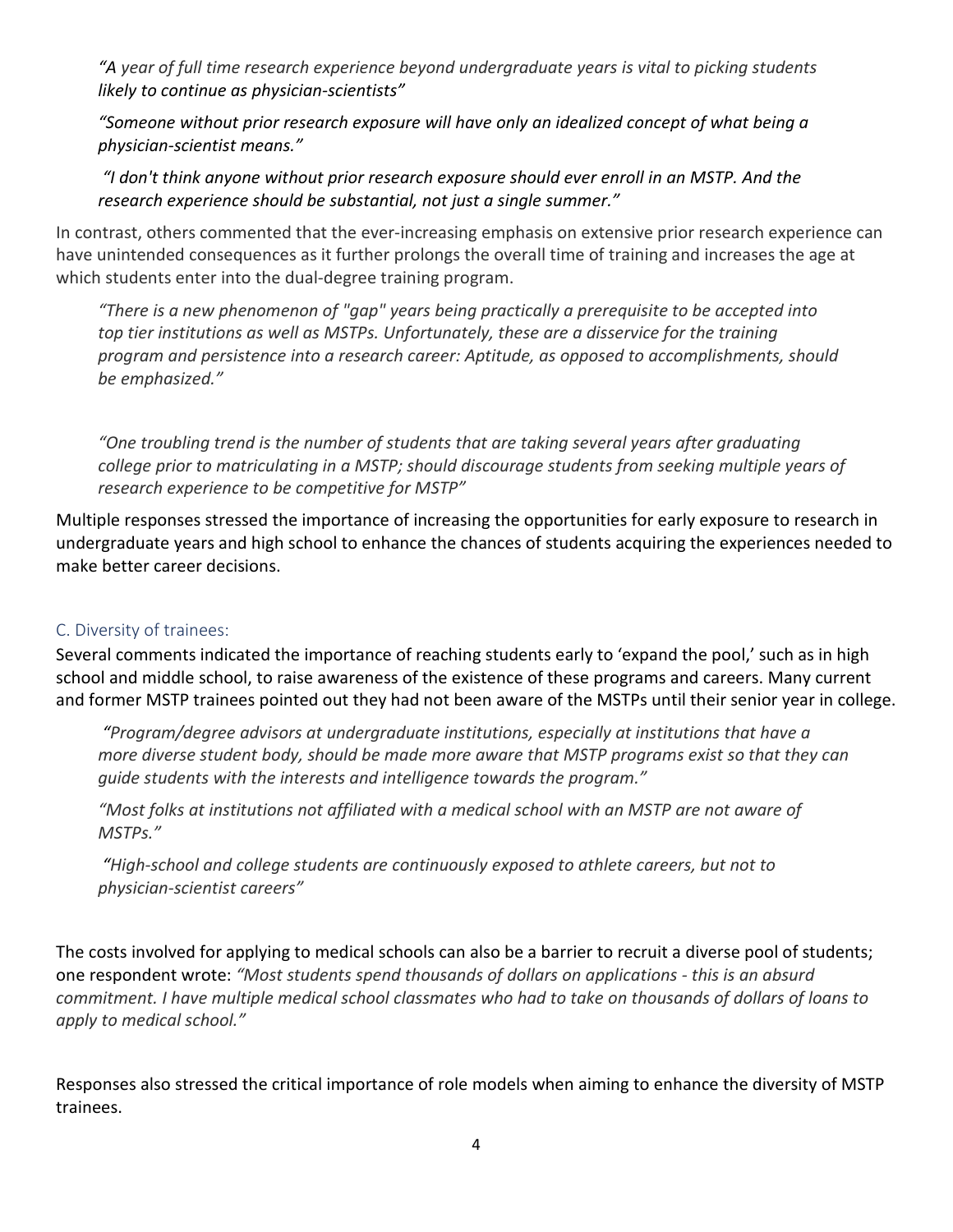*"Identify individuals who are demographically matched to the trainees to be recruited, who have*  successful physician-scientist careers, and who have the time and interest in serving in a mentoring *role for predoctoral trainees"*

Trainee pool diversity may also be enhanced through further expansion of the fields of study available for thesis research as described in a professional society's response: *"Supporting graduate degrees in various areas of study: social sciences and humanities, decision analytics, biostatistics, etc. would, in turn, diversify the population of dual degree applicants."*

# Category 2: Financial Support:

The RFI requested input on how the current system of trainee financial support influences the pool of applicants to the M.D.-Ph.D. programs (A. Impact on applicant pool), the impact of the support on the trainee's persistence in research (B. Impact on commitment to research careers), and how other funding models might influence these parameters (C. Other funding models).

**Figure 3** shows the distribution and number of responses received for each of the major themes of the financial support category.



A. Impact on Applicant Pool: (as it relates to the current financial support for MSTP trainees)

A large number of comments stressed the importance of the currently practiced full support throughout the dual-degree training. As one current trainee noted:

*"As someone nearing the end of my program, I really think it was essential that it be fully funded as it was. 1. My M.D. peers are currently becoming attendings, 2. I'm old. 3. I have a very long residency ahead of me as I'm planning to go down a research track in Internal Medicine with a subspecialty 4. Even at the end of all of this I'm going to be in a relatively low-paying primarily research position. If I was in debt from this program as well as for my undergraduate, the sad fact is that I couldn't justify doing what I'm doing."*

Responses emphasized the considerable opportunity cost of dual-degree training due to the deferral of earning potential and relatively modest academic research salaries: *"Requiring trainees to bear some of the training cost would have a large, negative impact on recruitment and retention given the length of training required."* Another response noted: *"This is a career path that will provide less income overall and it takes twice as long to finish training. Complete debt forgiveness is an essential component to this career path."*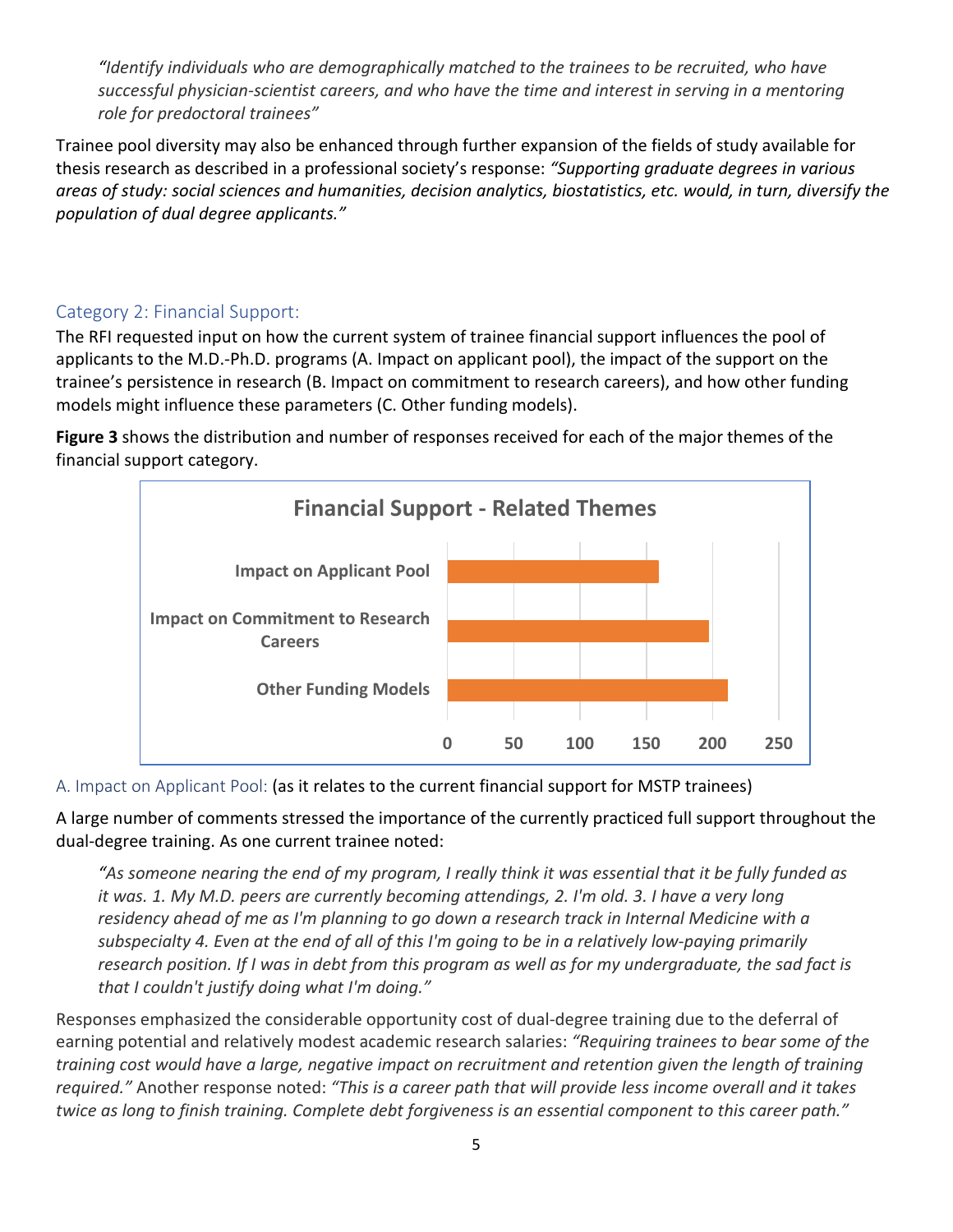A decrease in financial support for trainees throughout the training period might have a particularly negative impact on diversity:

*"If applicants shouldered some of the cost this would negatively impact students from public universities or minority-serving institutions."*

*"It would weed out low-income, minority, and first-generation applicants without built-up wealth."*

*"Financial assistance is absolutely critical to encourage socioeconomic diversity among the trainees, to encourage diversity in specialty choice among graduates, and to encourage all graduates to continue with research careers."*

However, a few responses suggested that if applicants were selected from enrolled medical students who have already assumed the cost of the first year or two of medical school, more students with greater commitment to research would be identified.

# B. Impact on commitment to research careers:

The probability of trainees staying in a research career is influenced by numerous factors, especially the existence or lack of opportunities and grant support post-graduation, as several responses highlighted. When it comes to the dual-degree training phase, the availability of financial support throughout training was frequently cited as a critical factor for the decision to pursue a physician-scientist career and for being able to persist in a research career.

Several responses noted student debt is an established driver of leakiness in the physician-scientist pipeline and cited the following references as examples: Ley & Rosenberg, N Engl J Med, 2002; Tong et al., J Am Coll Cardiol, 2014; Weinert et al., Am J Respir Crit Care Med 2006; Keswani et al., Ann Surg 2017.

#### Others commented:

*"My biggest concern is that in the future I will be more lucrative to my department as a clinician than as a researcher and get pushed out of research. I am also afraid that I will have a hard time finding enough grant money to support my salary as a clinician."*

*"There is a psychological impact of receiving a subsidized education that encourages the trainees to continue on a research track. There should be some kind of nonbinding form to sign making this commitment / expectation more explicit."*

*"Long term commitment to a research career is more dependent on a person's engagement in the scientific area, strong mentorship, strong institutional support, and strong skills to maintain competitiveness when competing for grant funding which all contribute to 'confidence' that they can be successful in research and not 'quit' with the first unfunded grant or rejected manuscript."*

# C. Other funding models:

Responses addressing the theme of current versus other possible funding models predominantly stressed that any model other than full training support would likely have a detrimental impact on the physician scientist workforce. One response noted: *"There can be no reasonable expectation to sacrifice this much time and potential income and be asked to take out loans to pay part of my tuition."*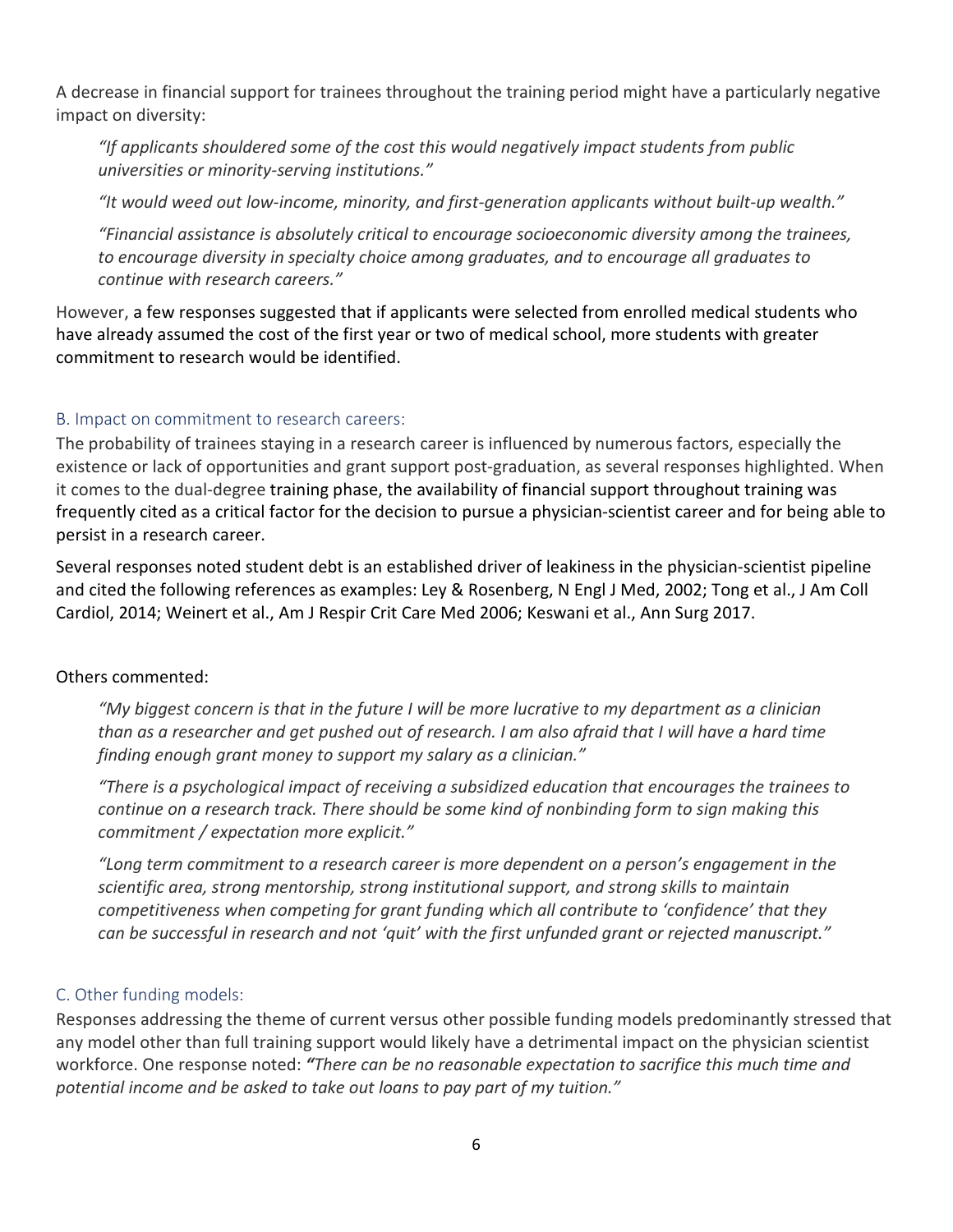At the same time, several responses commented on instituting some form of payback agreement, in case a trainee does not complete the dual-degree, would be a reasonable expectation:

*"Post-grad service requirements would be interesting to explore."*

*"I would favor some type of disincentive for trainees choosing to leave research for lucrative careers in clinical practice."*

*"Post-graduate service requirement is potentially interesting and may be feasible if it were to further confine trainees to stay in a research track, though I would think further funding would need to become available for supporting those trainees that stayed in research."*

*"Postgraduate service requirements seem more reasonable, less likely to present barriers to the financially disadvantaged, and could create a clearer pathway back to research at the completion of residency."*

*"Post-graduation service requirements could be implemented at the residency level on a trial basis to encourage MSTP graduates to pursue research projects while in residency training. However, service requirements should not be applied post-residency to early career investigators due to widespread problems with funding of early career individuals."*

# Category 3: Dual-degree training:

- A. Integration of curriculum
- B. Essential knowledge and skills
- C. Alignment of training areas with future career options
- D. Improving mentoring and advising
- E. Decreasing time-to-degree
- F. Encouraging research careers

**Figure 4** illustrates the number of responses to each theme under category 3.



#### A. Integration of curriculum:

Responses regarding additional approaches to further integrate the basic medical education, research experiments, and clinical training, as well as to enhance the M.D.-Ph.D. training, noted that many schools had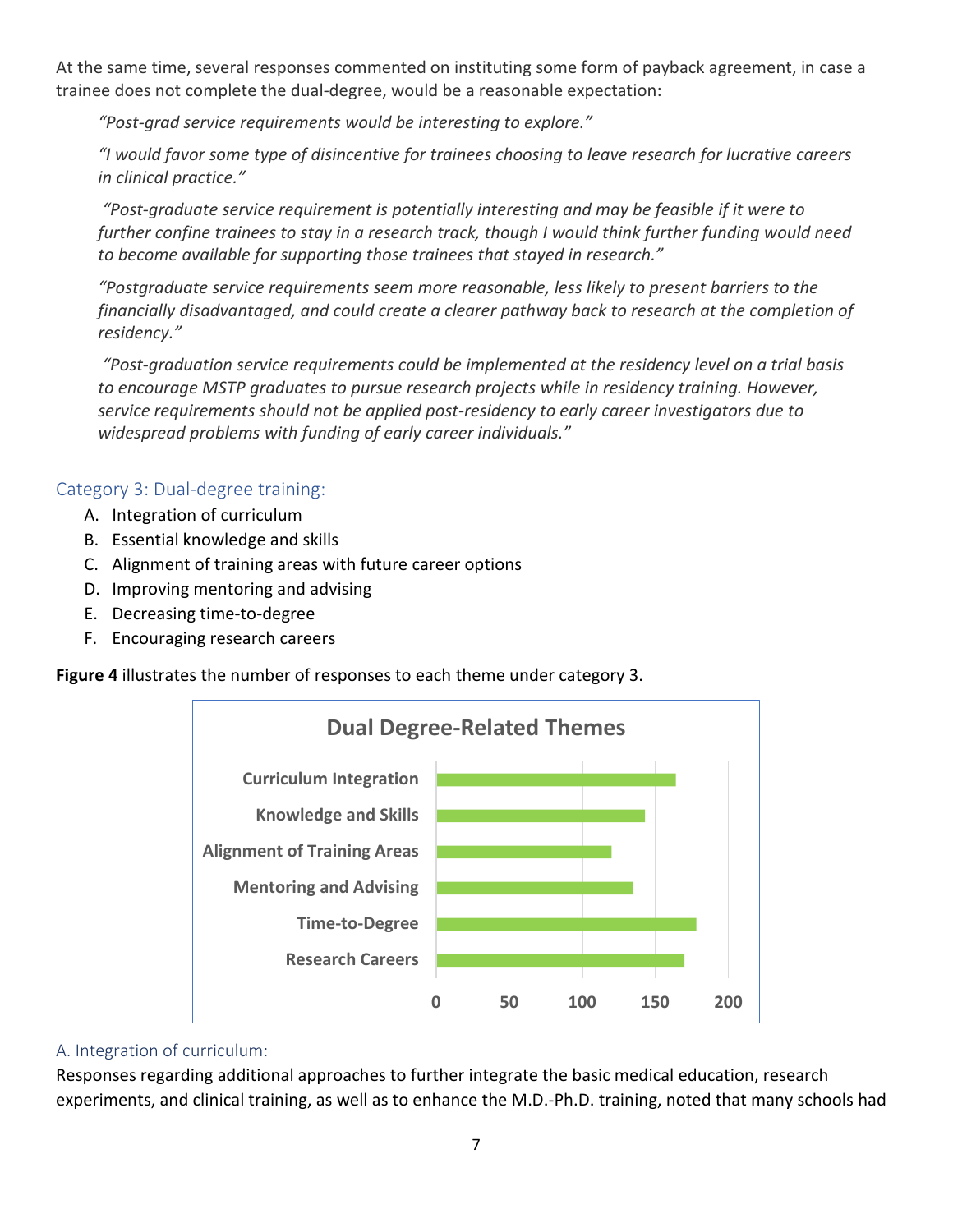and are continuing to take steps to promote integration of the curriculum. Specific programs were cited as good examples, but many comments also noted that opportunities for curriculum integration varied greatly by institution, program, and even individual student and this would be a challenge to developing uniform guidance. Even with these challenges noted, there were multiple comments indicating there could be creative approaches to curriculum integration, but this may involve a radical change from the conventional approach. Quotes reflecting these sentiments are included below:

*"Integrate more of the training across all the years of the training, rather than having them siloed into two years of clinical training, x years of research training, then a final two years of clinical training."*

*"Unfortunately, I cannot think of a way to accomplish this in a top-down manner- it is so highly dependent on the individual programs, the medical school curriculum, and the labs and students that I think that broad policies addressing this may not be the most advantageous way to deal with these issues."*

*"Let's focus more on the outcome. We recruit trainees before start med school and design individualized 7-8 years of training based on each student background, experiences and situation. This early career design allows for the integration of both research and clinical studies, and gives trainees an opportunity to 'become comfortable' living a dual lifestyle. This socialization into the researcher clinician life is essential to reduce attrition."*

#### B. Essential knowledge and skills:

Responses about the essential knowledge and skills required of physician-scientists to be *successful researchers and leaders* were wide-ranging. Many responses focused on professional skills such as communication and leadership. Other responses focused on research skills advocating more training in biostatistics and conducting rigorous research. Grant-writing was also prominently featured and many of the comments reflected the need to develop this skill early as part of the dual-degree program. In addition, learning more about industry and government roles in improving human health were highlighted as ways to provide physician-scientists a more complete view of the full spectrum of the areas of healthcare where they could have an impact.

*"Often overlooked are the knowledge and skills beyond research and critical thinking needed for success in an academic (or other) environment. For example, early exposure to the academic hierarchy and expectations for faculty are essential to retention of M.D.-Ph.D. trainees in the academic arena. Additionally, leadership training as part of the M.D.-Ph.D. curriculum is often overlooked but as physician-scientists hold a special position between research and clinical worlds they are also poised to be leaders in both."*

*"Grantsmanship - often missing from graduate training"*

*"There is almost no formal required training in the M.D.-Ph.D. route about industry and government. If you want trainees to ultimately bring a new therapy from the bench to bedside, why not require them to experience the process in industry to see how it is done outside of academia or have an experience at the FDA so they gain an understanding of the barriers they will face. In today's world, trainees have to wait until after they complete the entire dual degree before they can*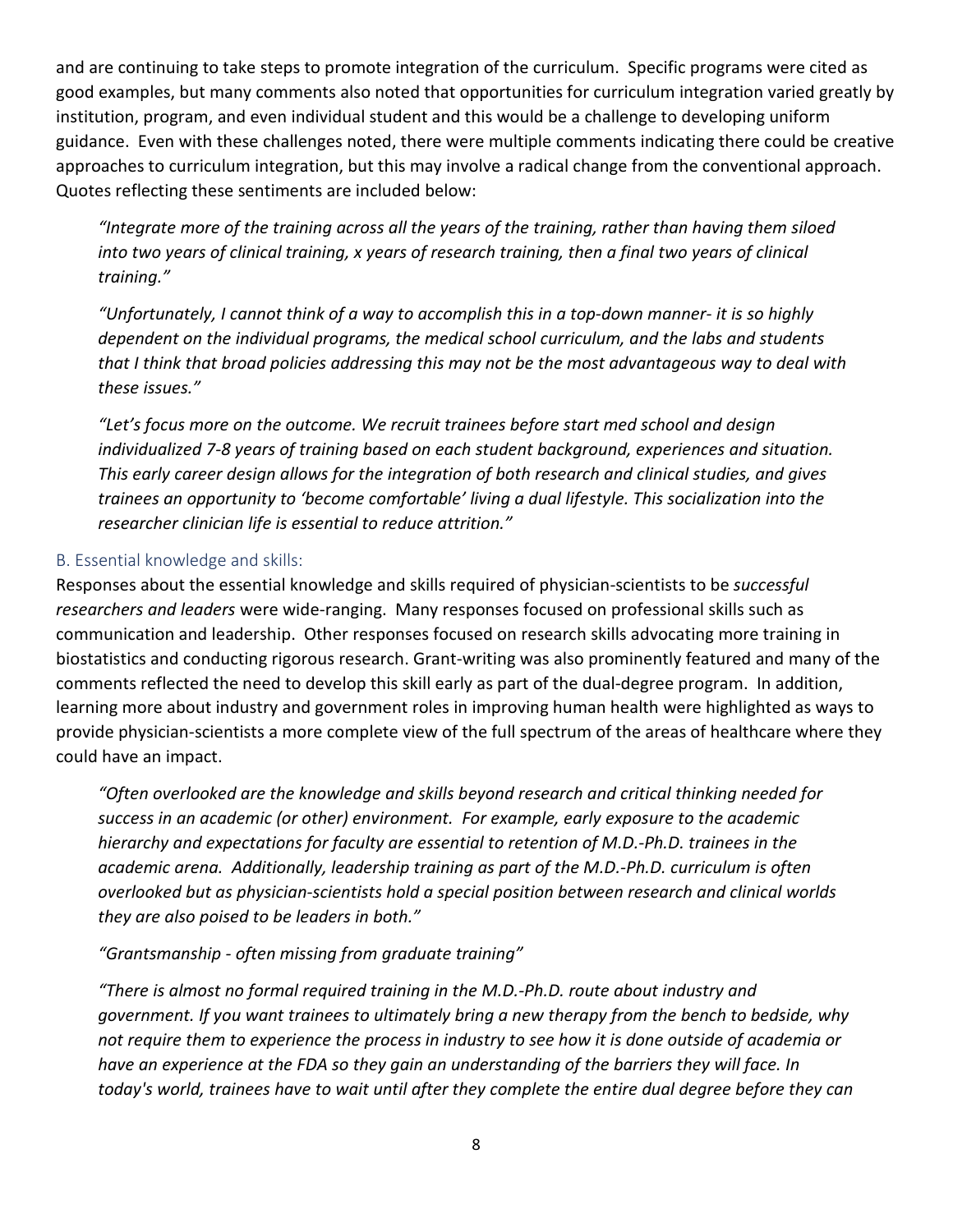*do this, and this usually necessitates leaving clinical medicine since it is difficult to take a year off after the end of medical school and the beginning of residency."*

#### C. Alignment of training areas with future career options:

The need for more people trained in specific areas such as data science was included among the responses about alignment of MSTP research training areas with future needs of the biomedical enterprise. Many responses echoed similar comments as those raised under the topic above about the essential knowledge and skills. Greater exposure to industry given the role of this sector in bringing advances from the laboratory to the clinic was a recurring view. Other comments indicated that focusing on specific research areas was too narrow and the emphasis should continue to be on strong foundational training that has broad applicability.

*"Biomedicine needs to train more students in large scale data analysis. The vast amount of health information is going to change the nature of medical science discovery, and we should be ensuring that computationally oriented students commit those skill sets to analysis of health data."*

*"More interdisciplinary exposure between industry/government and academia should be considered to meet the future needs of the biomedical enterprise."*

*"MSTP's should first and foremost learn how to do high quality, carefully controlled, significant reproducible science whatever the field or graduate program. Learning to be an excellent scientist, understanding the bidirectional dependence and enrichment of laboratory (or decision) science and clinical trials/clinical practice and learning to publish and earn support are the core values of MSTP graduate research. These are highly transferrable skills and an attempt to shoehorn these competencies at this stage of training into the service of emerging scientific trends is likely to undernourish the enterprise needed to advance biomedicine."*

#### D. Improving mentoring and advising:

Comments focused on mentoring and advising emphasized M.D.-Ph.D. students need physician-scientist mentors on their thesis committees, as well as throughout their careers. Multiple mentors and including individuals at different career stages (e.g., peer mentors, early career faculty, and senior faculty) were highlighted. Many comments focused on the length of training and needing mentoring throughout various career transitions. A nation-wide alumni association was also suggested.

*"The duration of this program to career success is SO long, that everything changes between generations. So the technical advice is sometimes outdated, but linking students with successful MSTP grads is helpful."*

*"Thesis committees should be required to have some M.D. or M.D.-Ph.D. members."* 

*"Nation-wide MSTP Alumni Association"*

*"Programs should try to have longitudinal advising at all stages of students training."*

*"M.D.-Ph.D. trainees need multiple mentoring sources including mentoring from peers, near peers, residents, early career faculty, and senior mentors. Mentoring should be integrated and multimodal."*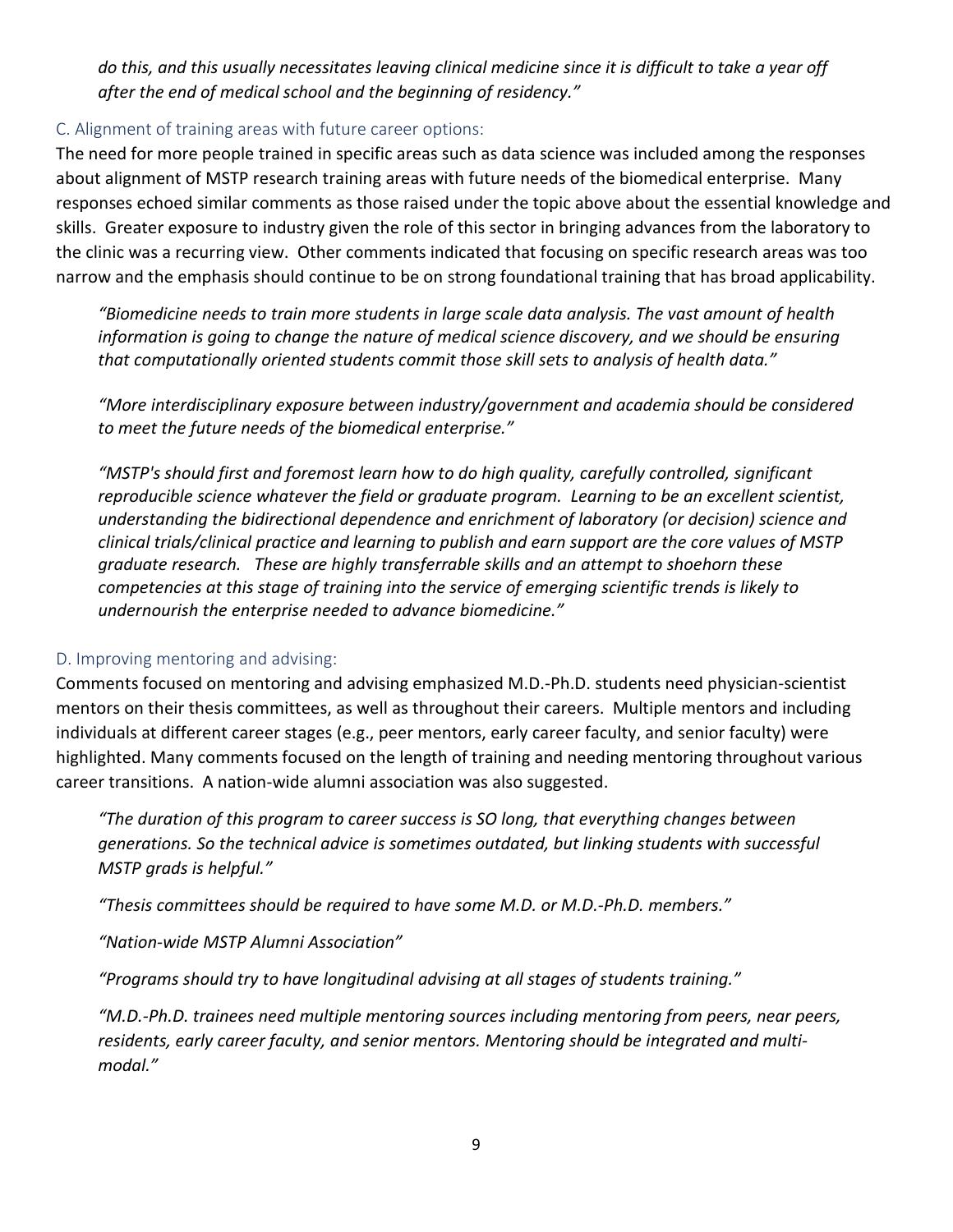#### E. Decreasing time-to-degree:

Responses to the prompt asking about decreasing time-to-degree were varied. Some respondents had suggestions for specific points in the curriculum, such as: shortening or combining the M1 and M2 years, removing duplicate coursework or reducing coursework in graduate school, and considering better use of the M4 year. Beyond the curriculum, factors such as publishing were listed as contributors to length of time in training. Still other respondents indicated M.D.-Ph.D. training should not be shortened unless M.D. and/or Ph.D. training also is shortened. There was concern about maintaining the integrity of both degrees in the dual-degree program.

*"It's pretty integrated already. It would be pretty hard to shorten the training period any more than less than 8 years or 7 at the very least for a select few individuals who are fortunate enough to have projects that succeed quickly."*

*"Reducing redundant classes in medical school and graduate school, making sure that Ph.D. committee members are educated about M.D.-Ph.D. career paths, maybe overlapping graduate school coursework with early medical school clinical rotations so there is not as much clinical time left after graduate school."*

*"I would argue that in many ways the fourth year of medical school is largely wasted and the requirement should be eliminated for MSTP students. I do not think that the Ph.D. should be further shortened."*

*"Reduce MS1 and MS2 into one or 1.5 years. Fast track out of undergrad. The goal of Ph.D. training should be to learn how to think and write like a scientist and develop independent learning skills. Unlike traditional Ph.D. degree holders, our thesis work will be obsolete by the time we are looking for post-doc or faculty positions. Having a viable research project to take away is less important than learning the process. This should take 3-5 years."*

*"A fundamental issue is that in order to be a competitive applicant for NIH grants at the K level and above, trainees need to have a significant number of high quality first author publications from their Ph.D. thesis research. This largely contributes to the longer time to degree now as compared to 20- 30 years ago. Research is more complicated; mouse experiments take longer and high quality journals demand more data to merit publication. It is probably a disservice to trainees to push them through programs without obtaining the publication record that will make them competitive applicants for funding at the next level of training, i.e., K08/K23 awards."* 

*"I am not in favor of decreasing the time-to-degree, unless it is also decreased for single M.D. and Ph.D. degrees. Much of the credibility of the M.D.-Ph.D. rests on the degrees being equivalent to those earned separately."*

It is possible that more emphasis on individual mentoring and flexible graduation schedules could lead to a shorter time to degree on average as one response highlighted:

*"The desire/necessity of regimenting training to address seemingly rigid requirements for graduation and professional certification has materially contributed to the lengthening of time to*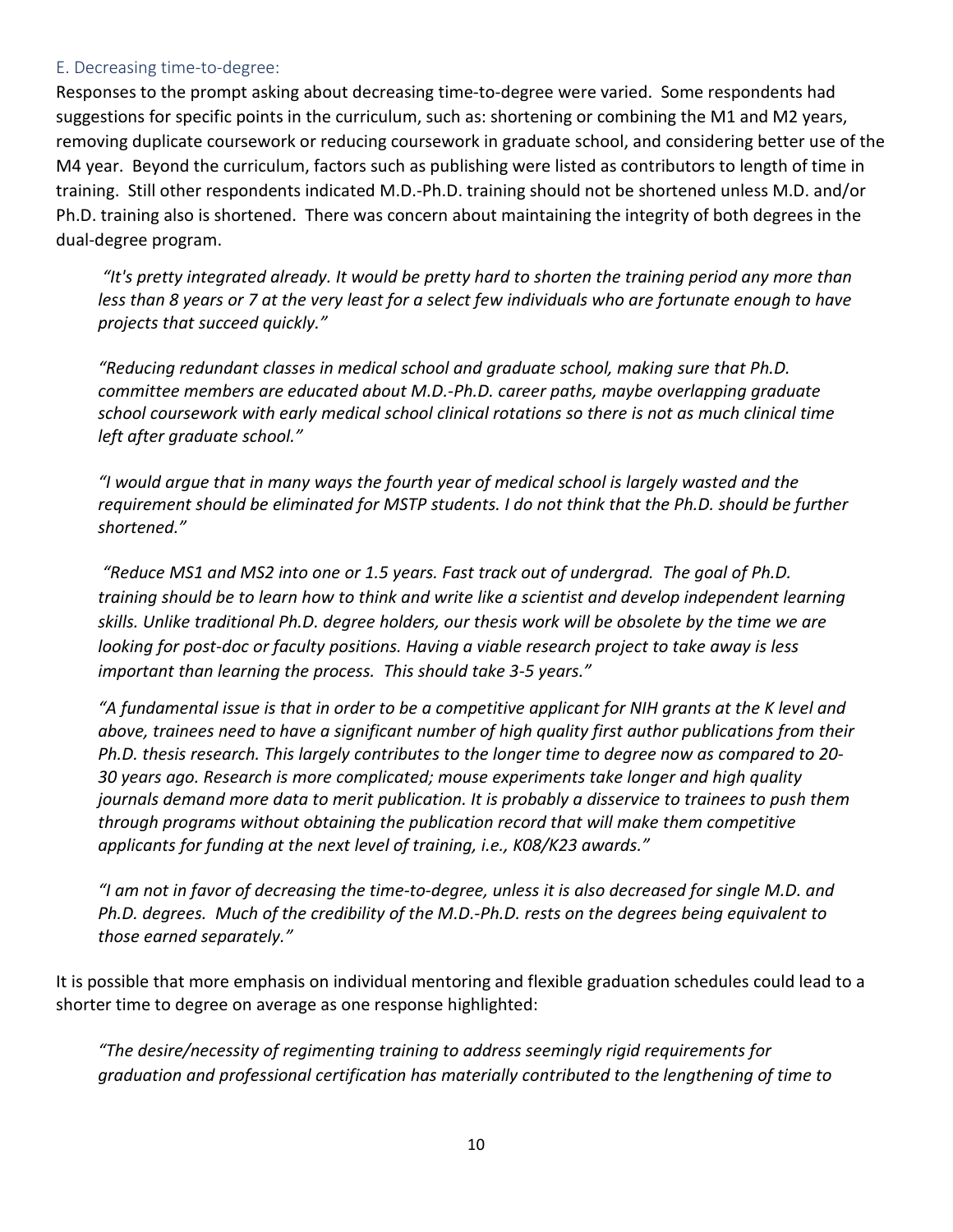*degree, independence and independent funding. Support for a flexible training format can be found in the case study published by Dzirasa et al. (Acad. Med. 90:176-9, 2015)."*

## F. Encouraging Research Careers:

In response to the prompt about how to encourage MSTP trainees to pursue research careers, many respondents referenced activities post-MSTP training that may determine whether a former student stays in a research career. Some of these factors included subsequent research funding, and suggestions were provided for different mechanisms and M.D.-Ph.D. targeted efforts, and availability of research positions. Many comments were similar to those made under the section on mentoring. Interest in maintaining the sense of community and developing specialized offices to guide the careers of M.D.-Ph.D. trainees were also mentioned.

*"More research residency slots. More economic incentives."*

*"PSTP programs seem great. I chose a residency without one for various other reasons, and I missed the community and mentoring of MSTP/PSTP during residency."*

*"Academic medical centers should be encouraged to have Physician-Scientist Development Offices to help support and encourage trainees at all levels to pursue these careers, which would facilitate nearpeer mentoring from former trainees now in residency, fellowship, and junior or senior faculty positions."*

*"Increase funding or make funding more available for dual degree candidates."*

# Category 4: NIGMS Management of MSTP grants:

**Figure 5** shows the distribution and number of responses received regarding each of the major themes of category 4.



#### A. Peer Review:

Regarding factors important for the peer review of MSTP applications, the main emphasis among the responses was on training outcomes, both short-term (such as residency placement, rate of completion of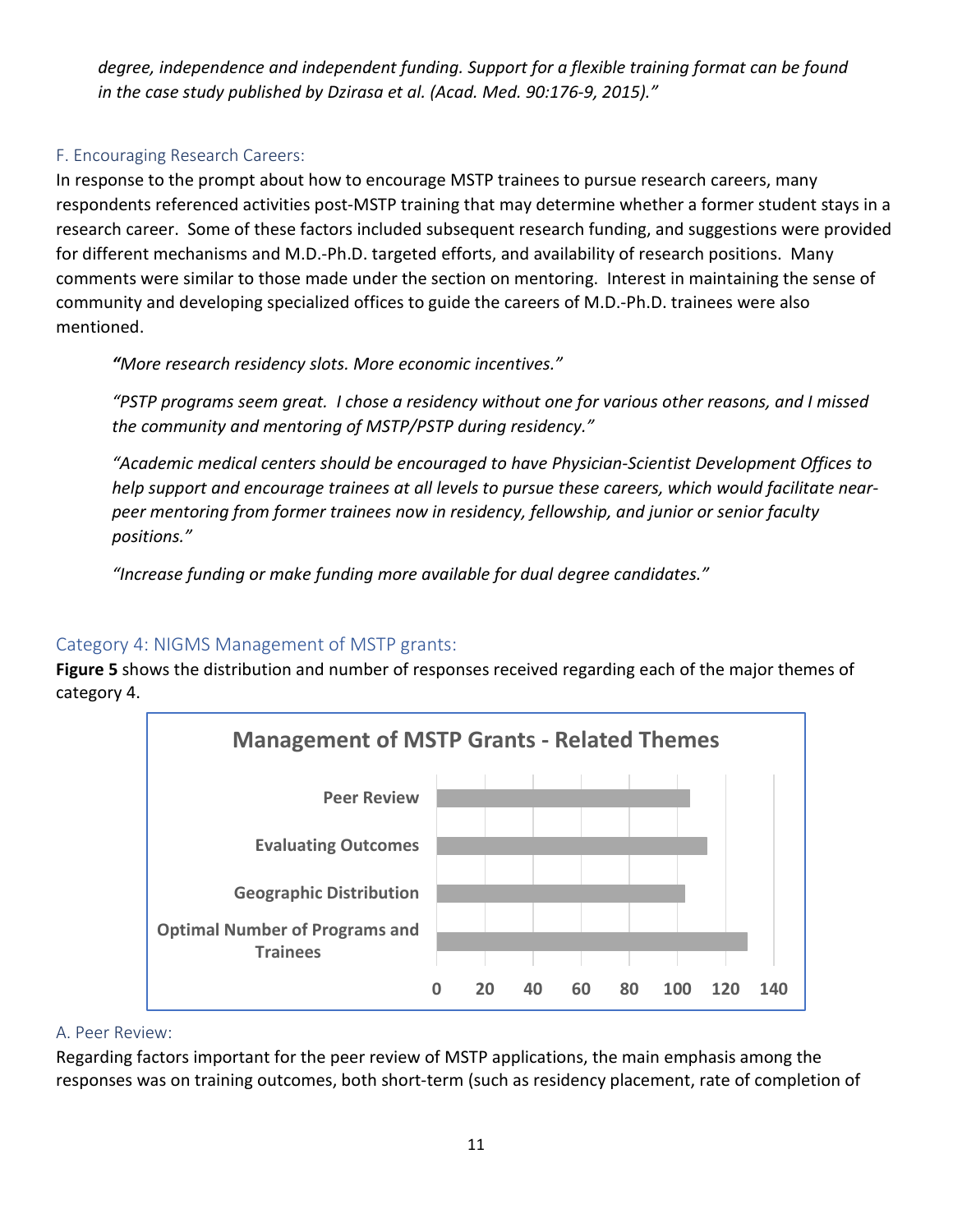dual-degree training, and time-to-degree) and long-term (percentage of graduates staying in research careers):

*"Outcomes, outcomes, outcomes -- 10-20 year alumni: how many have real-deal academic jobs as clinician scientists."*

*"The key is outcomes of the trainees. How many/what proportion of the MSTP graduates continue in careers that combine both research and clinical medicine."*

*"One thing only - outcome. And outcome measured by record of previous recipients continuing in research. This record must include all MSTP recipients at the school; not just those supported on the T32."*

It was also noted that reviewers of MSTP applications should include physician-scientists and MSTP directors to ensure the evaluation covers both medical and scientific aspects of the program. However, one comment raised a potential concern:

"*It is rare that a school loses an MSTP grant, or even slots, so the club has become exclusive, fixed, and self-regulated, since MSTP program directors/faculty are often involved in the review of MSTP applications. This can perpetuate existing training formats and stifle innovation.*"

Other areas mentioned frequently regarding review were: Student enthusiasm: *"How about allowing the applicants to actually rate their own programs to the NIGMS much like residents rate their programs to the ACGME?"*, mentorship: *"Percentages of mentors who are themselves M.D.-Ph.D degree holders*.", and the quality of the science at the institution as well as the number of research opportunities available for trainees both in the clinical and basic science divisions.

#### B. Evaluating Outcomes:

Suggestions for evaluation outcomes ranged from those obtained during or immediately following MSTPtraining, such as choice of residency program and publications during Ph.D., to more long-term outcomes, such as faculty appointments and subsequent grant funding. Interest in finer understanding of career trajectories and career satisfaction across the different sectors where M.D.-Ph.D. degree holders are likely to be employed were among the responses. Beyond the traditional quantitative measures, there was interest in qualitative feedback from trainees about their experiences and measuring skills attainment rather than focusing on a specific outcome or career path. Making outcomes publicly available on program websites or in other venues was also mentioned. One comment noted the MSTP community would benefit from having a central evaluation center similar to that supported for the NIH Broadening Experiences in Scientific Training (BEST) program. Representative quotes for these topics are included below:

*"We probably need better taxonomy and improved granularity in defining the career outcomes for these trainees who often have multiple responsibilities."*

*"More qualitative feedback from the trainees on their training experience such as adequacy of mentoring, access to resources, variety of training experiences/exposures to different research topics/settings, plans to continue research, perceived barriers. Need to understand if the goal of MSTP training is to ENTER research careers vs. sustain research career over time--and if sustaining is a goal for how long. There may need to be other metrics for productivity beyond grants and papers, especially for non-academic research careers. Career satisfaction and 'intent to stay in research' should be assessed."*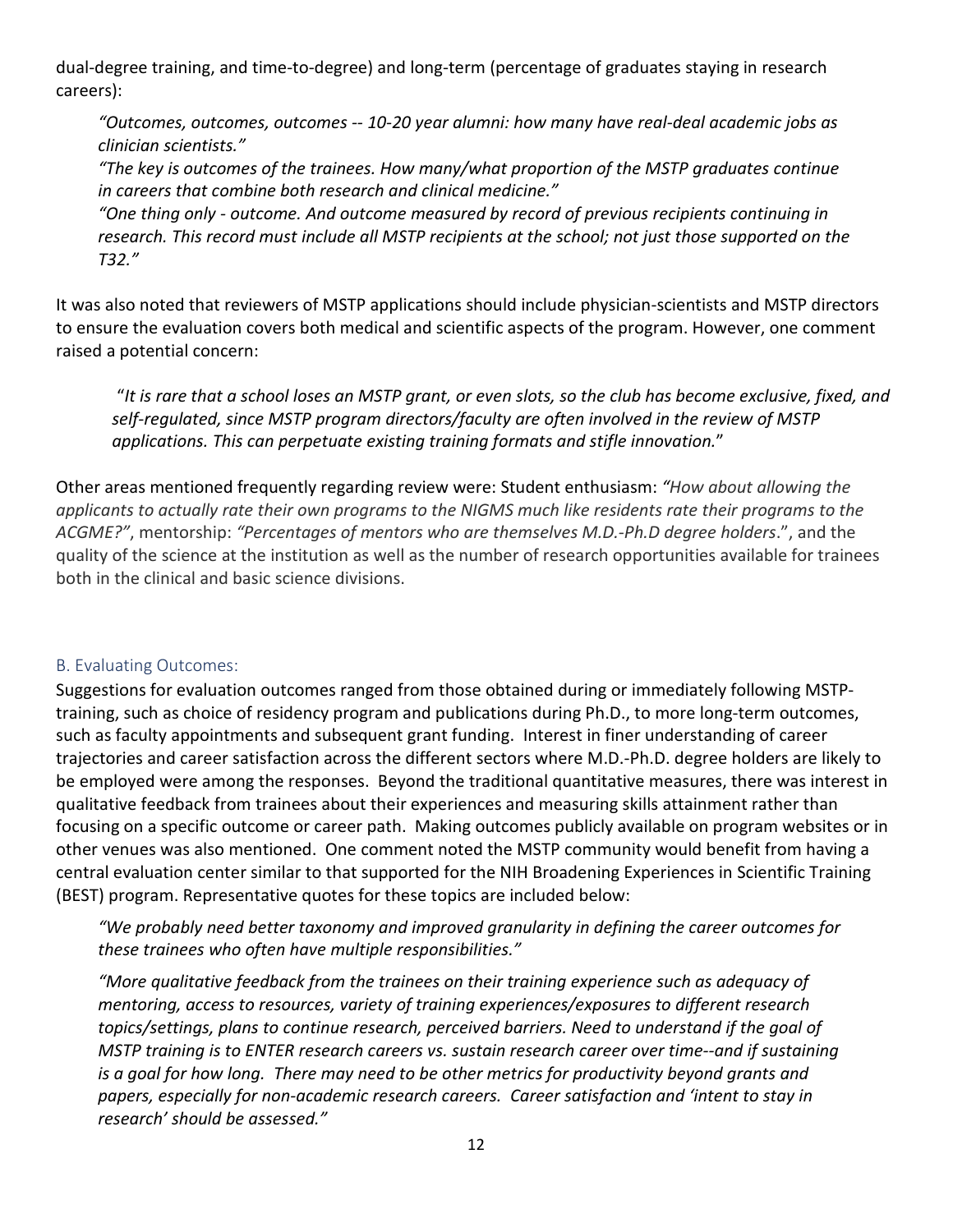*"Success could be measured as use of skills obtained in M.D.-Ph.D. training, either medical education and training, clinical or translational research, industry. Rather than focusing on becoming an ROI funded investigator, many possibilities exist for success after training."*

*"Assemble and publish (web/NIH) the outcome measures listed above -- on a national and programby-program basis."*

#### C. Geographic distribution:

The current distribution of MSTP funded institutions across the US roughly coincides with population densities and the location of medical schools with large research institutions around them. Many responses were in support of the current distribution:

*"I don't see a strong need to distribute our basic clinician-science workforce equitably across states and cities in the same way that this is important for practicing and especially primary care physicians. Scientific progress in Boston or San Francisco is every bit as useful and rapidly taken up as if the same scientific progress were made in Wyoming."*

The distribution and concentration of research mentors was highlighted in several responses as a key factor restricting possible locations for M.D.-Ph.D. training:

*"Excellence in research and availability of appropriate mentors is far more important than even geographic distribution of funded programs."*

*"There should be some geographic distribution, but the primary goal should be quality and outcomes of trainees."*

*"This is dependent upon the number of well-funded scientists. Medical education has attempted to be standardized since the Flexner report. Basic science training however is incredibly mentor dependent. The location of strong, well-funded mentors dictates this more than anything."*

Despite broad recognition that there may be valid reasons for the current geographic distribution of MSTP funded programs, commenters pointed out this might negatively impact the diversity of the trainee pool since not all candidates are able to move across the county, especially when committing to a program that will be eight years or more in duration:

*"Many disadvantaged students want to be closer to home, and there are few options in many parts of the country."*

*"People have geographic constraints on their lifestyle and if MSTP is to be available for all of the best and brightest, then it should accommodate that geographic constraint."*

*"Not all great candidates can move across the country, there should be MSTP programs in all regions."*

A few responses took the view that institutional training grants should be replaced by individual fellowships awarded to the dual-degree trainees, thereby removing some of the geographical concentration of MSTP funding.

*"Have the students apply to work in a particular lab or program, and fund them if the grant is good. This is a complete re-imagining of the MSTP training program, but personally, I am a much bigger fan of the current HHMI Medical Research Fellows system of funding medical students who*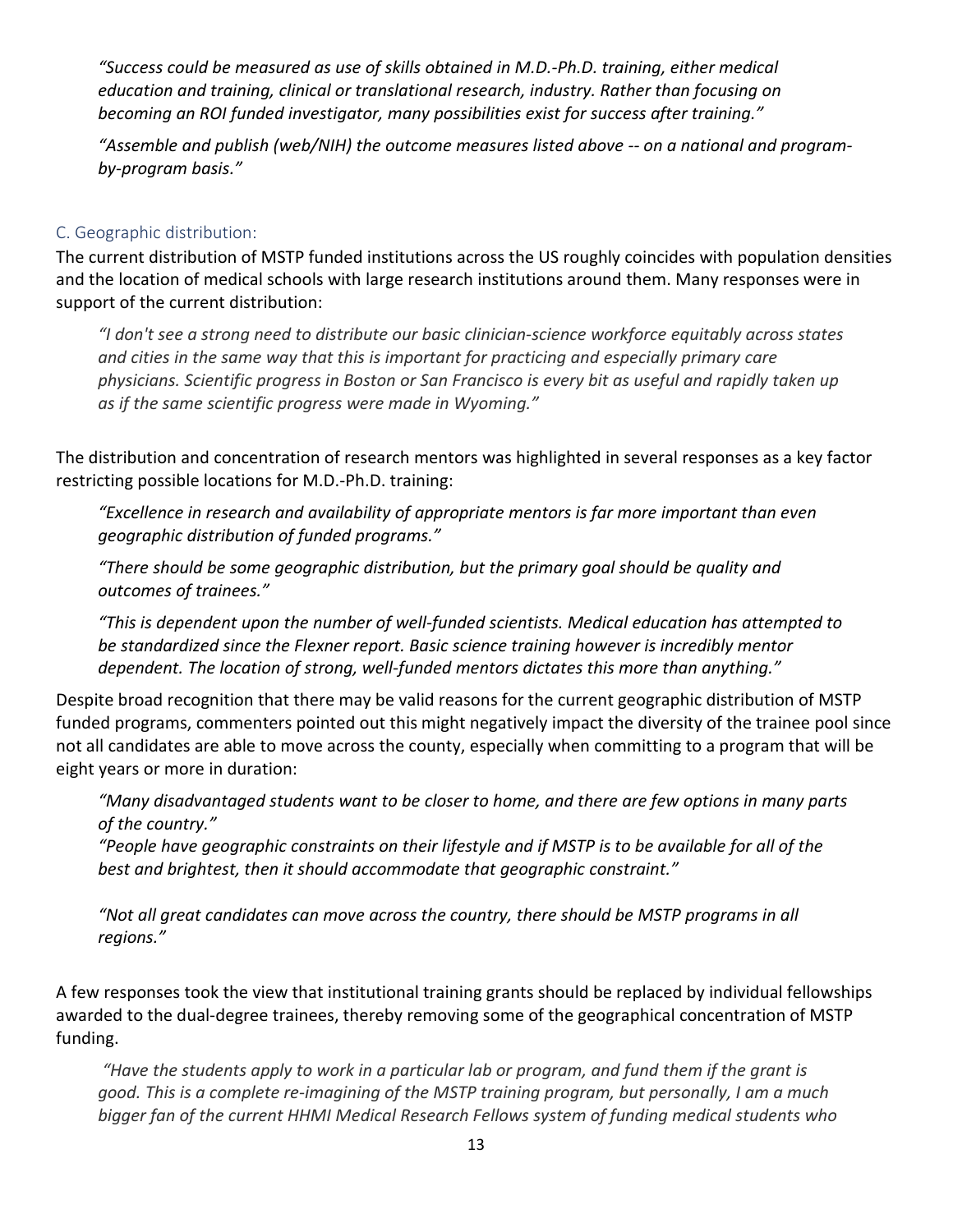*are passionate about research than I am about funding 'x' number of slots at an institution to fill with students."*

## D. Optimal Number of Programs and Trainees:

Responses addressing the optimal size of MSTPs highlighted advantages and disadvantages of having either larger or smaller training programs. With bigger programs and larger cohorts of M.D.-Ph.D. students, the potential upsides noted were:

- broader exposure to diverse Ph.D.-training areas
- stronger sense of community
- critical mass logistically and administratively
- better able to provide peer-mentoring and next-peer-mentoring

One comment: *"Bigger programs add support and network capabilities that smaller programs don't."*

Other responses though raised possible concerns:

- some students fall between the cracks in larger programs
- individual mentoring less likely especially when involving the leaders of the program

One comment: *"Although I was previously a proponent of sizeable institution-based training grants, I have come to question whether schools with a large allocation of MSTP slots, even with a big and strong applicant pool, are capable of selecting 20 plus sure bet future stars each year."*

Some comments suggested that medium-size programs might be optimal: *"With 8-12 students per year, there is enough room for diversity, but it is still small enough for collegiality. The relationships I have with my classmates, who are really the only ones who know what I am going through, have been the single most important factor in my happiness and well-being in this training.", "I think you want them large enough so that there aren't people who can't find a friend and small enough so that no-one can hide (or get lost)."*

As several responses pointed out, the number of trainees should take into consideration the opportunities available for career advancement of the students after graduation.

*"We shouldn't keep expanding trainees if there aren't jobs; Everyone I know feels cheated and nobody is doing what they trained for."*

**Finally, the RFI requested input** on anything else as it relates to MSTP training that responders felt important for NIH to consider. Most of the comments of the 117 responses looked at the bigger picture of physicianscientist training, the forces that negatively impact long-term outcomes and suggestions on how to address them. While these factors go beyond the period of dual-degree training encompassed by the MSTPs, they are important for trainees when considering a physician-scientist career, and they have implications for the assessment of the long-term outcomes of MST programs.

Frequently highlighted issues were:

*"I think the biggest deterrent is the lack of job security in the current funding climate."*

*"Almost all of these problems could be improved if the odds of a long-term career as a PI were greater."*